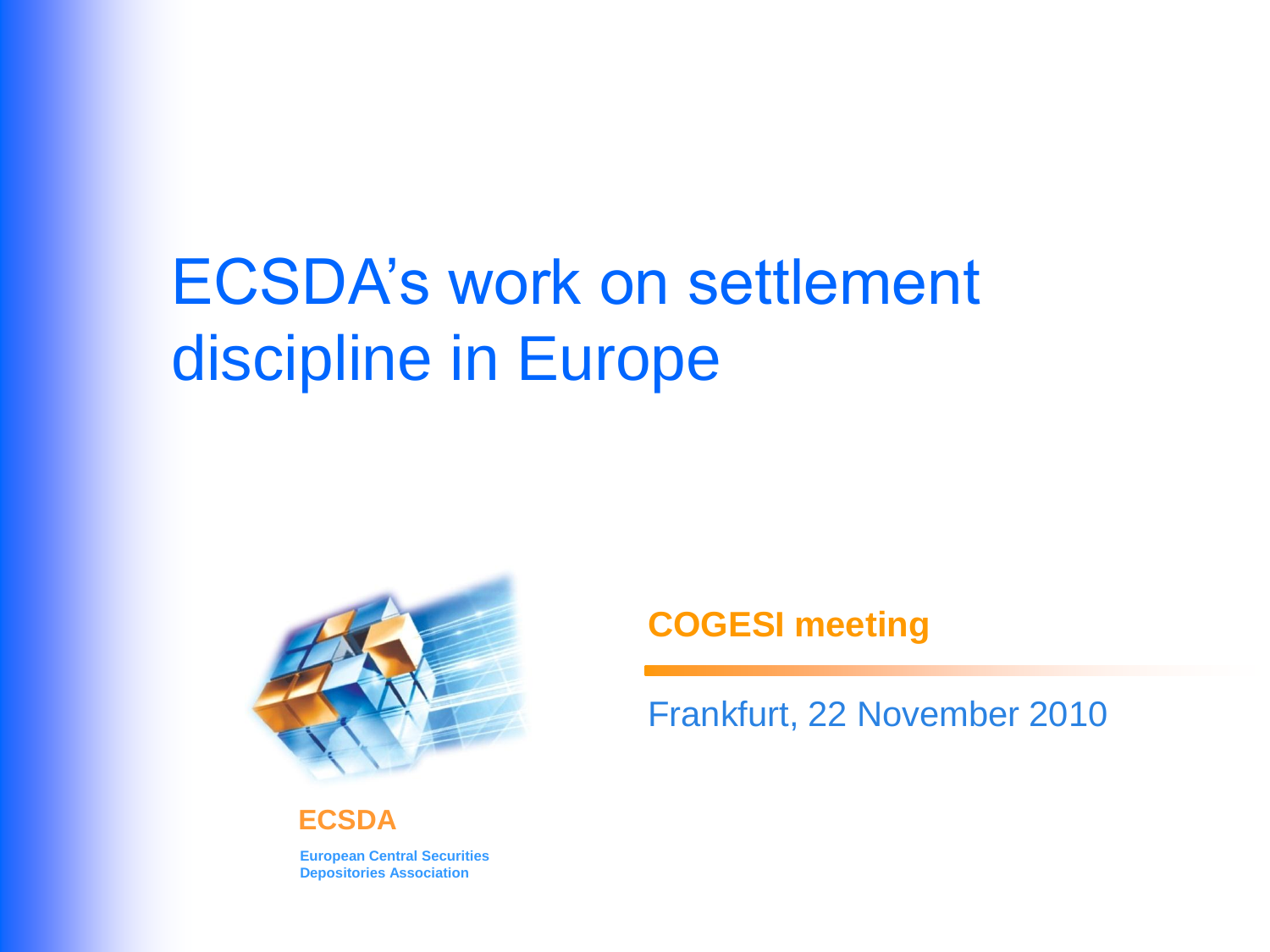

#### **ECSDA report** H

- Comparison with the Eurosystem survey on settlement fails H
- Overview of current initiatives
- **Conclusions** M.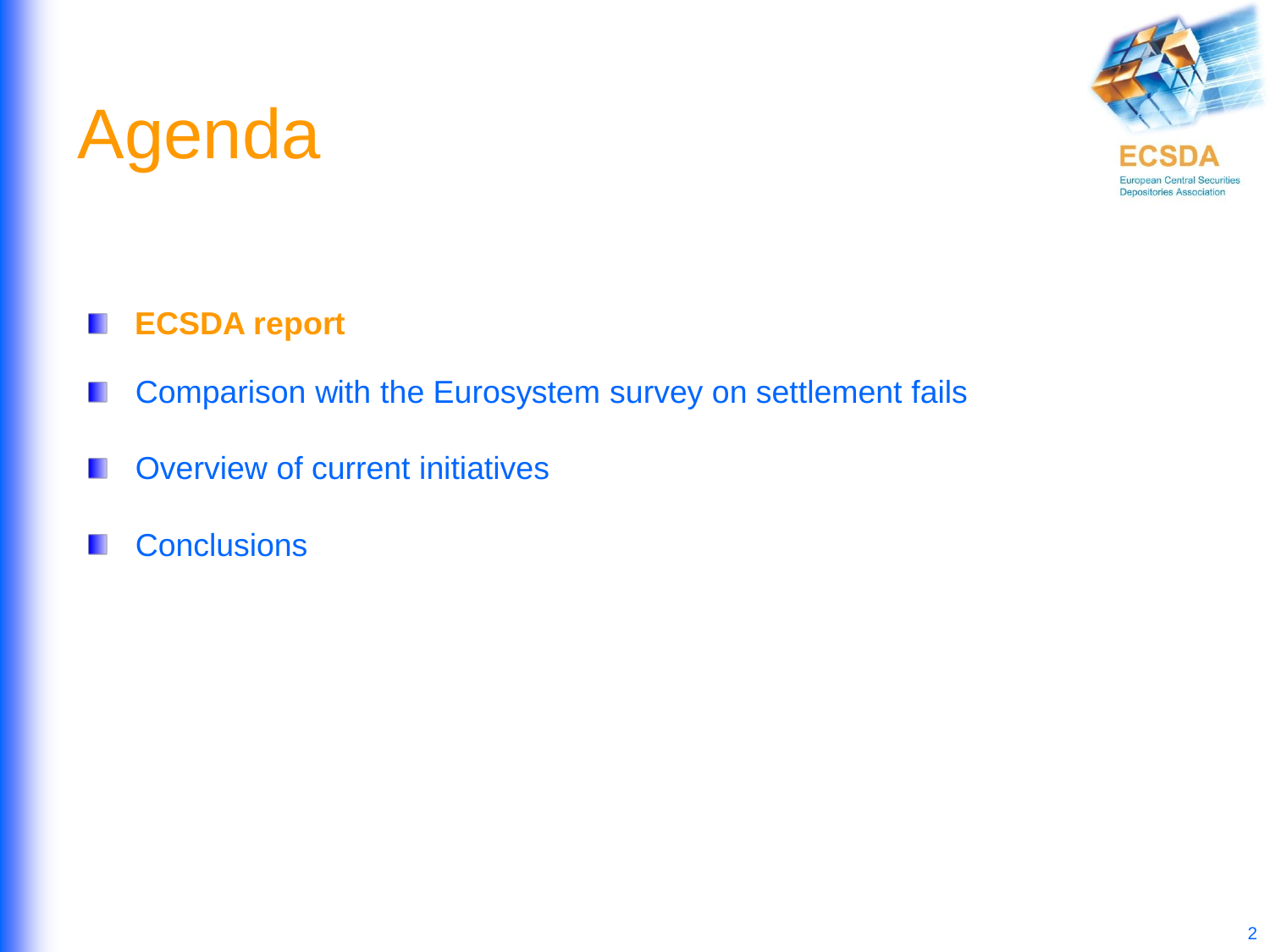### **Background**



### **Mandate from the T2S AG in March 2009:**

*"Timely matching and settlement ... important for the smooth functioning of all interconnected markets" "Establishing a harmonised market discipline regime is important"*

### **ECSDA report published in September 2009**

- $\checkmark$  Based on a questionnaire: 19 respondent CSDs
- Compiles list of existing measures: no assessment on the usefulness of the measures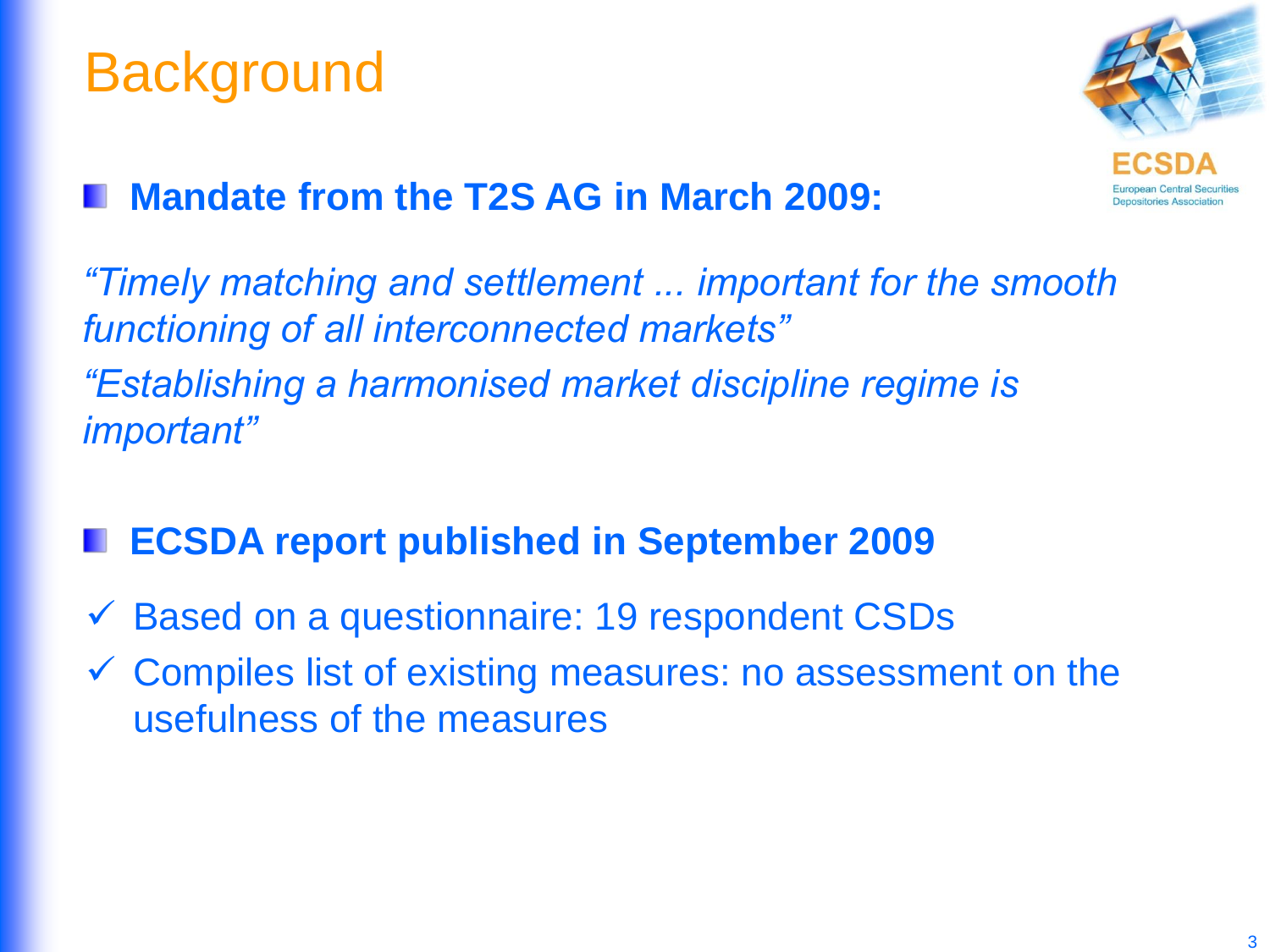### Relevant standards/recommendations



**Depositories Associatio** 

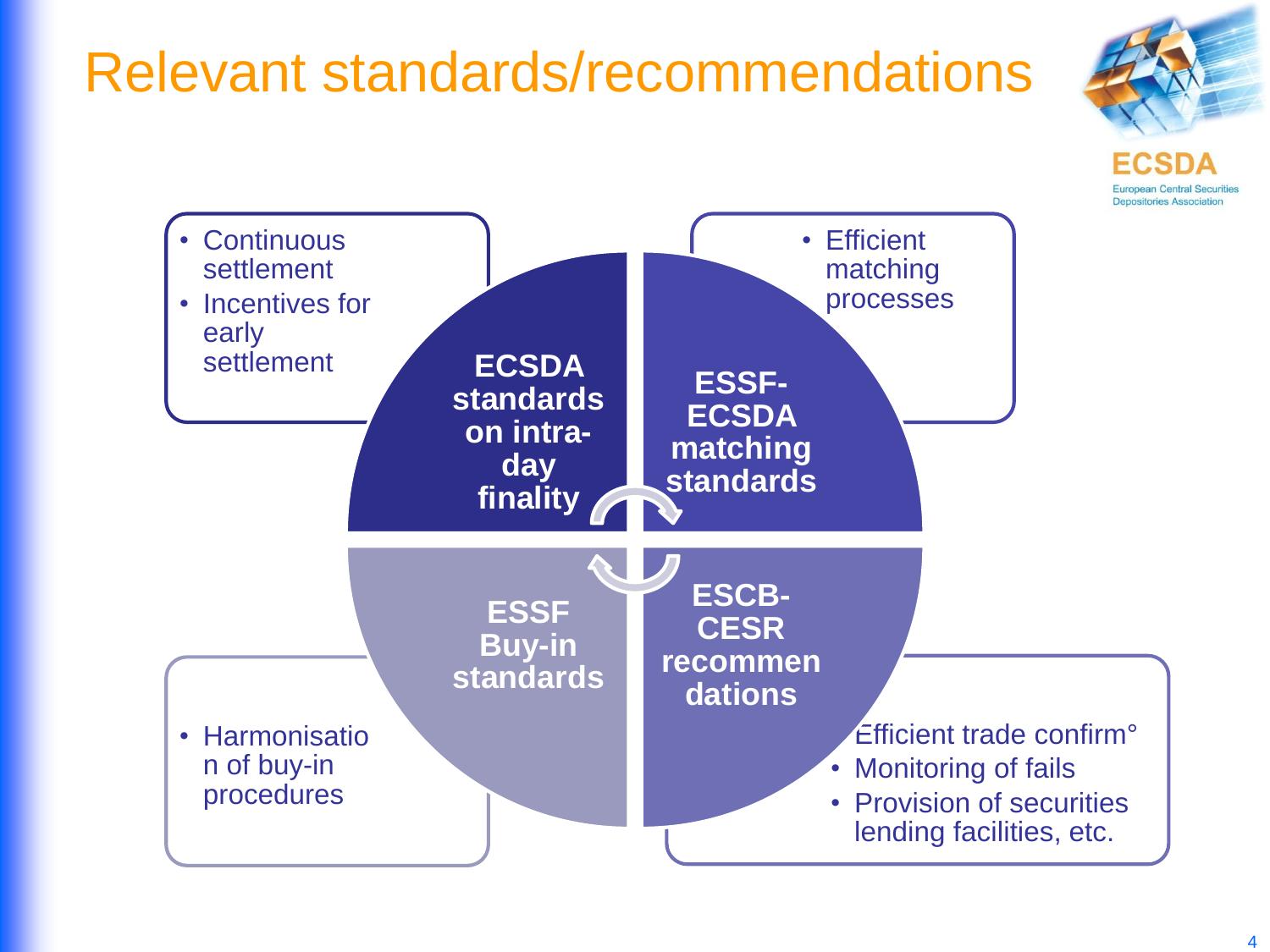# Goals of market discipline

### Different **measures** support different **goals**:

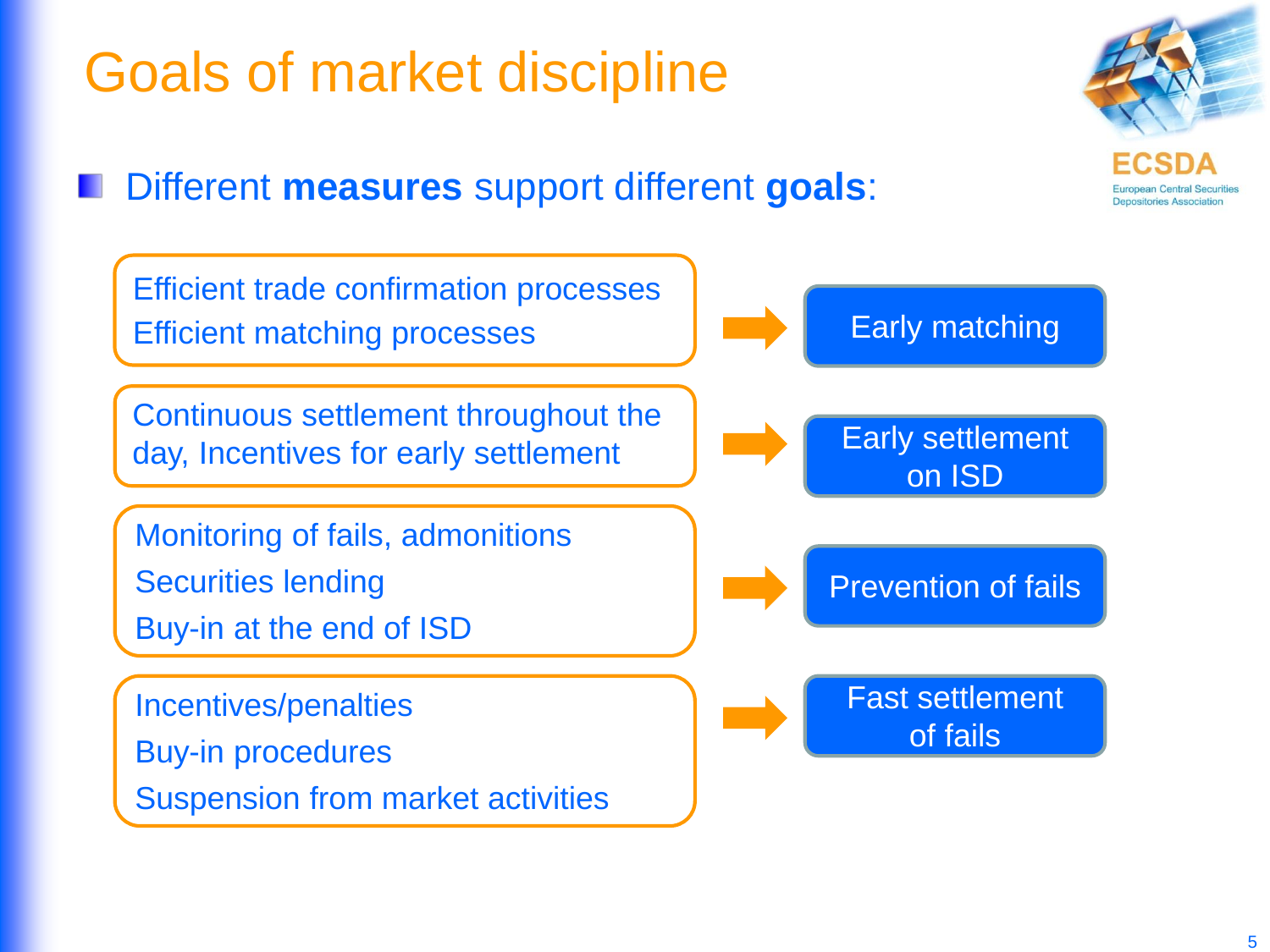# Main findings (1/2)



### **Early matching**

- $\checkmark$  Implementation of the ESSF-ECSDA standards
- $\checkmark$  Penalties for late matching in 3 CSDs

### **Early settlement on ISD**

- $\checkmark$  Continuous settlement: ECSDA standards (2004)  $\to$  realtime or at least 1x/hour In addition, many CSDs offer night-time settlement.
- $\checkmark$  Promotion of early settlement: penalties for settlement late on ISD only in 4 CSDs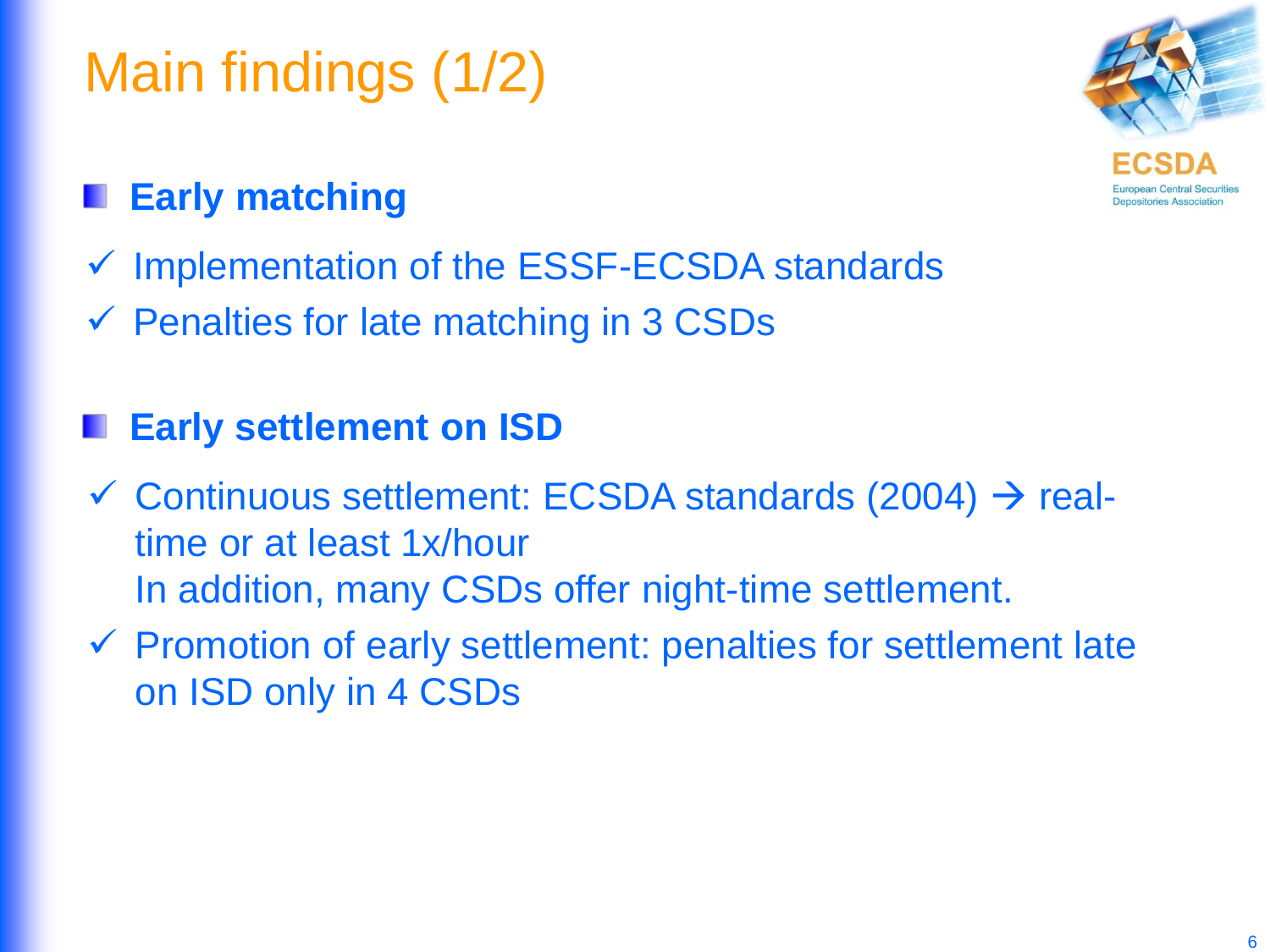# Main findings (2/2)



### **Prevention of fails**

- $\checkmark$  Monitoring of fails in most markets, but need to harmonise the method used
- $\checkmark$  Sec. lending is mandatory to avoid fails in 4 CSDs, facilities are offered by 8 CSDs
- Buy-in on ISD or ISD+1 (mandatory or optional) in 4 CSDs

### **Fast settlement of fails**

- Penalties for late settlement: possible in all markets (except BE, NL) but not harmonised
- $\checkmark$  Buy-ins (after ISD+1) implemented in 8 markets
- $\checkmark$  Suspension from market activity foreseen in most markets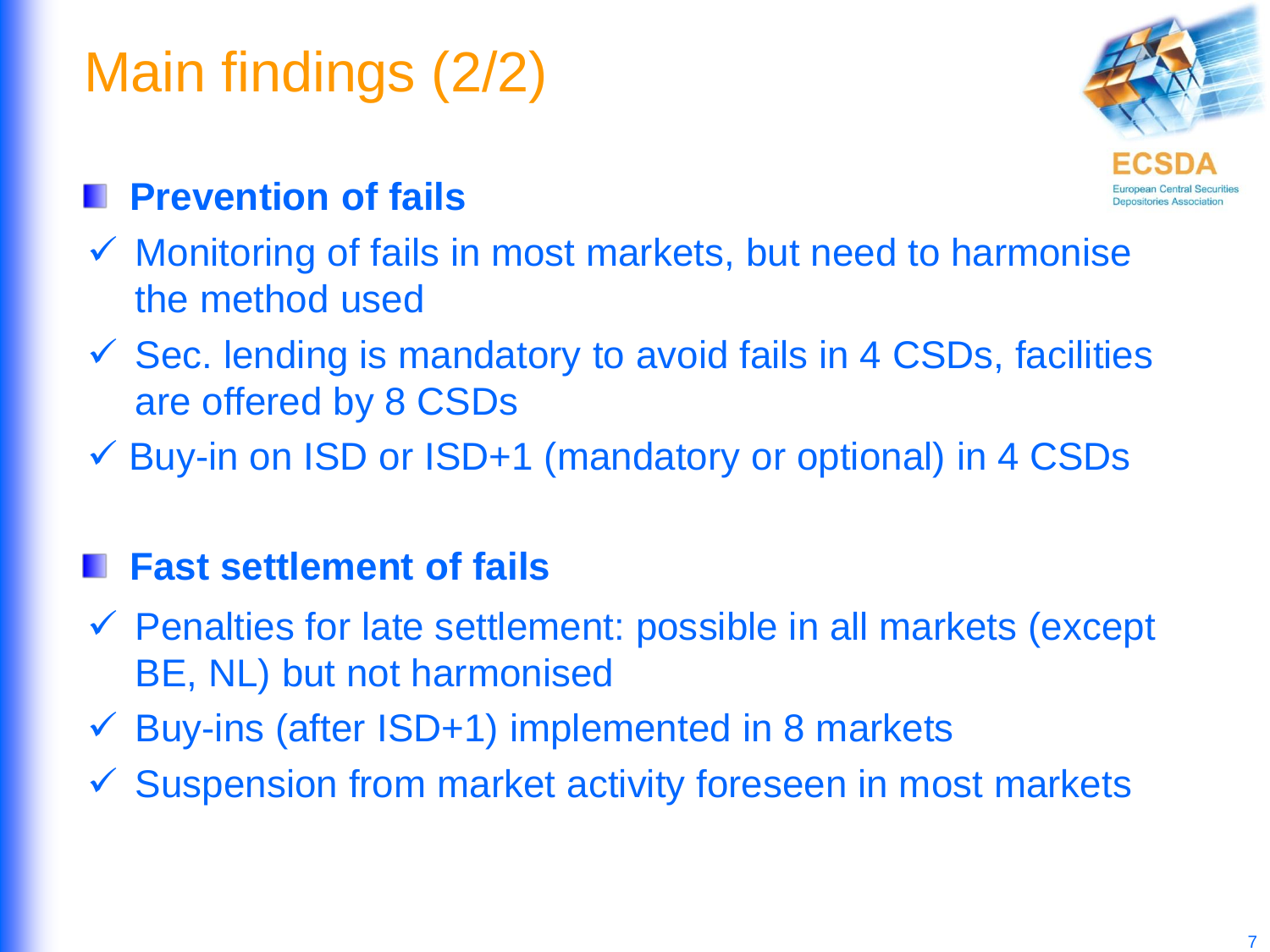### Open questions



- Some of the issues will be solved by T2S (e.g. harmonised data for monitoring fails), but:
- **A number of open questions remain, e.g.** 
	- $\checkmark$  When 3 CSDs are involved in a transaction (seller, buyer, issuer), which CSD sets the rules? How are penalties collected cross-border?
	- $\checkmark$  How can a market suspend a user that settles via an investor CSD (i.e. has no membership in that market)?
- **Notable Should some differences in measures remain to cater for** the local needs of certain markets?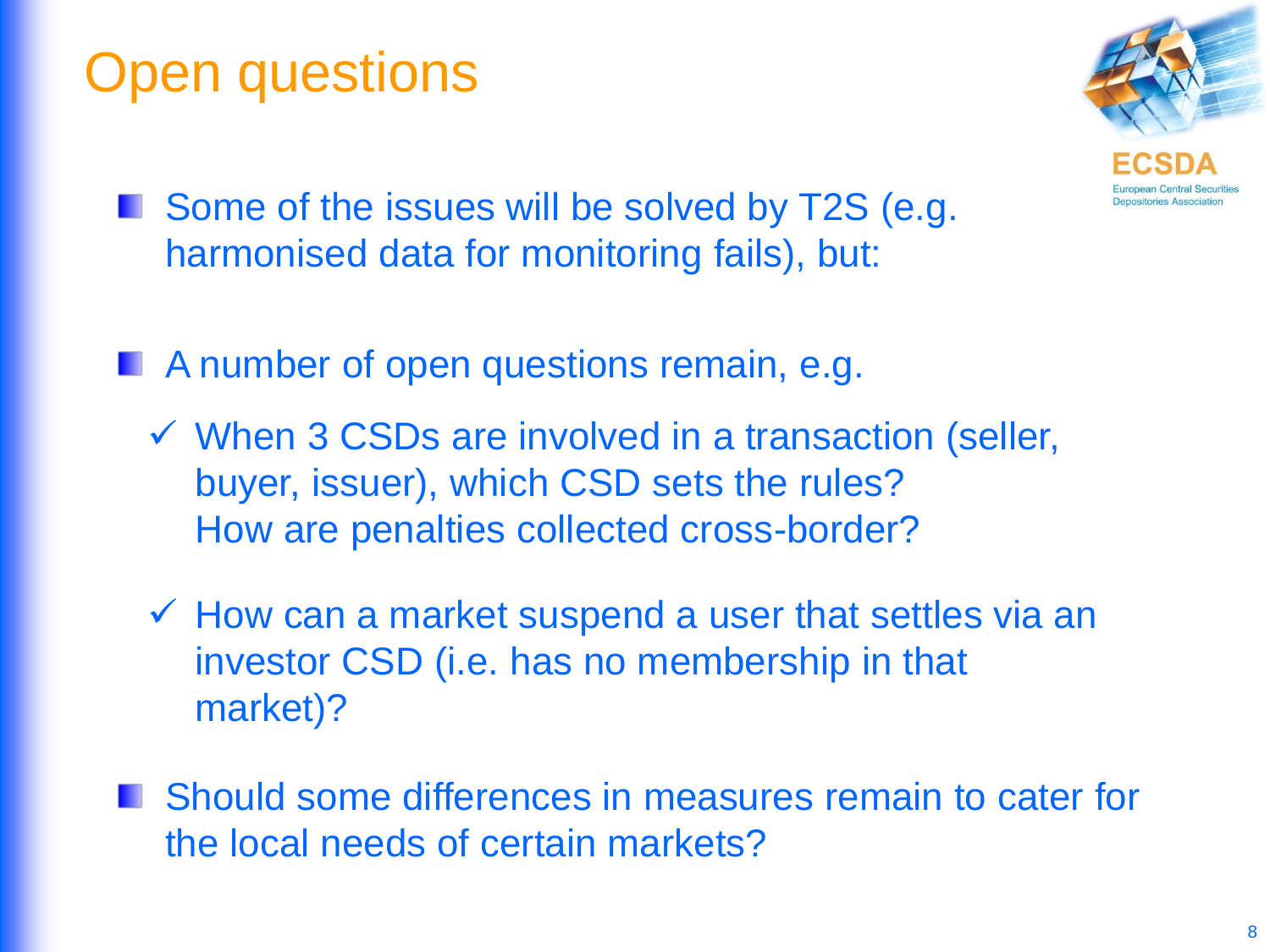

- ECSDA report W
- **Comparison with the Eurosystem survey on settlement fails** H
- Overview of current initiatives **TILL**
- **Conclusions** H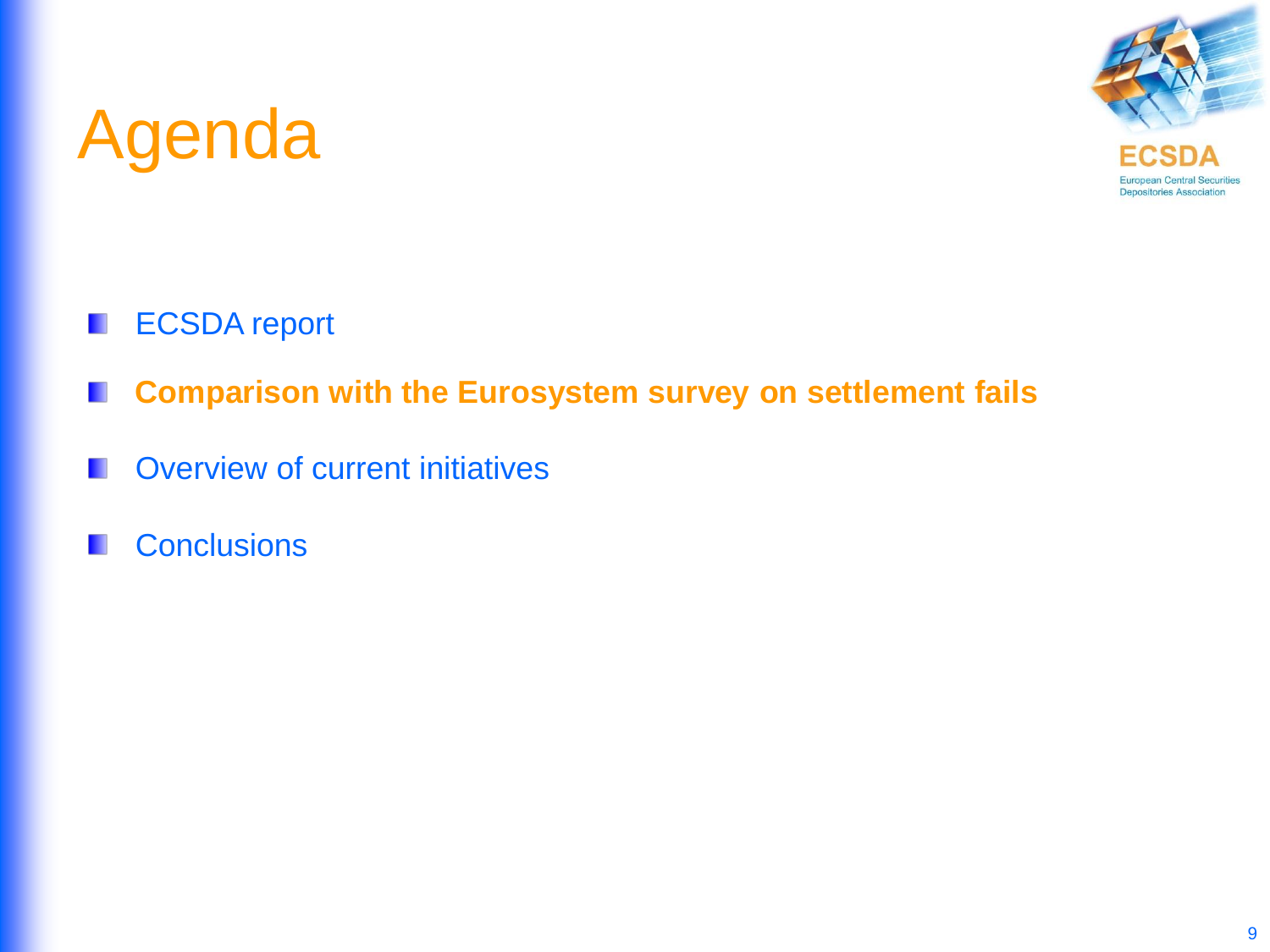# **Comparison**



| <b>Eurosystem report (2007)</b>                                                                                                                                | <b>ECSDA report (2009)</b>                                                                                                         |
|----------------------------------------------------------------------------------------------------------------------------------------------------------------|------------------------------------------------------------------------------------------------------------------------------------|
| <b>Settlement fails</b><br>Determinants and consequences<br>Fails monitoring & reporting<br>→ Prevention of fails, penalties<br>Mitigating the effect of fails | <b>Market discipline:</b><br>Early matching<br>$\rightarrow$ Early settlement<br><b>Prevention of fails</b><br>Settlement of fails |
| Fact-finding                                                                                                                                                   | Fact-finding                                                                                                                       |
| 33 SSSs in EU25 countries<br>(incl. NCB SSSs and ICSDs)                                                                                                        | 19 CSDs in 20 countries (cf. UK&IE)                                                                                                |
| More analytical approach $\rightarrow$ analyses<br>causes, consequences, impact on<br>DvP model, different categories of<br>penalties etc.                     | Highlights interaction with various<br>recommendations supporting<br>settlement efficiency (ESCB-CESR,<br>ESSF, ECSDA)             |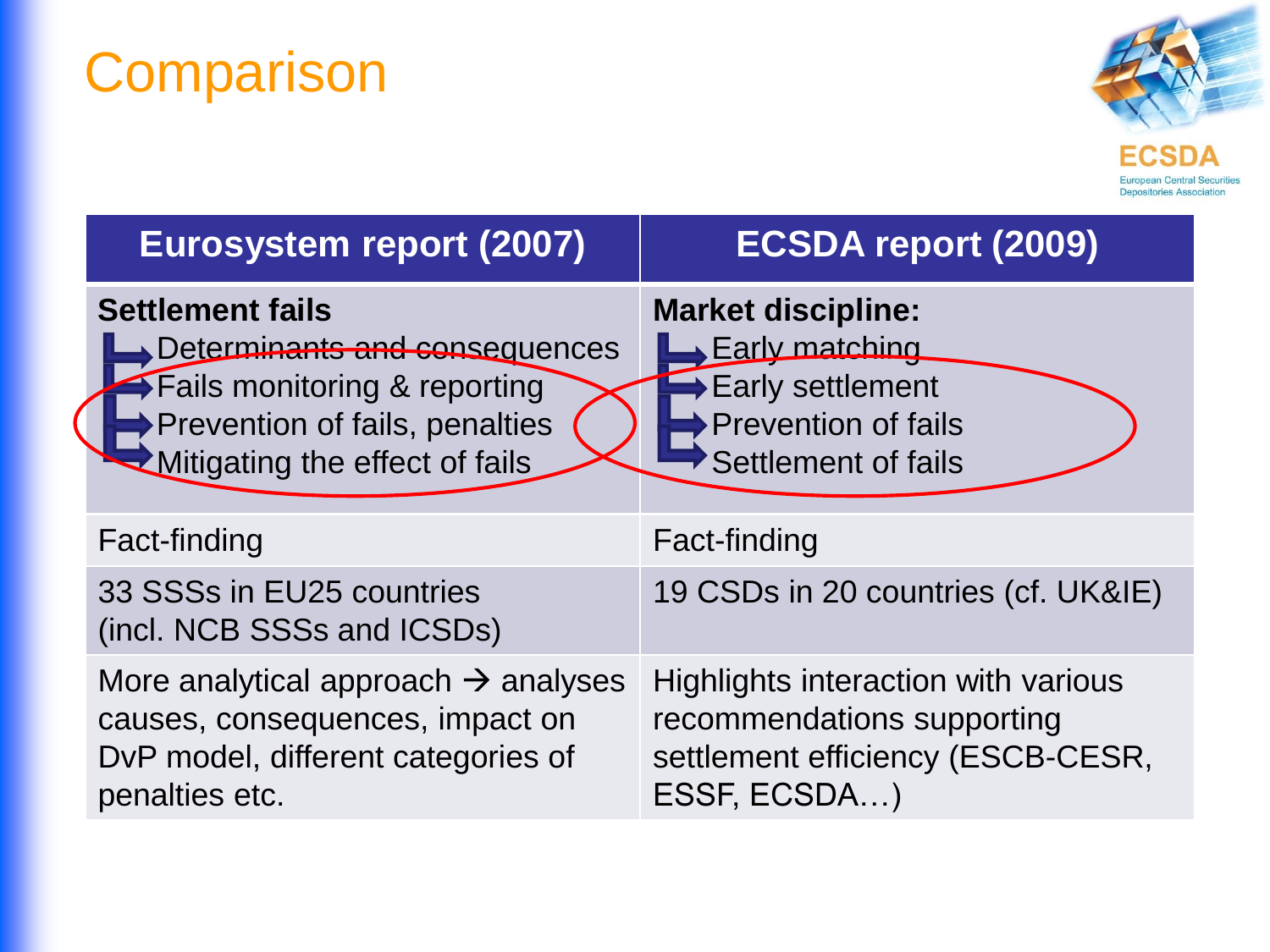

- ECSDA report Ш
- Comparison with the Eurosystem survey on settlement fails H
- **Overview of current initiatives TILL**
- **Conclusions** H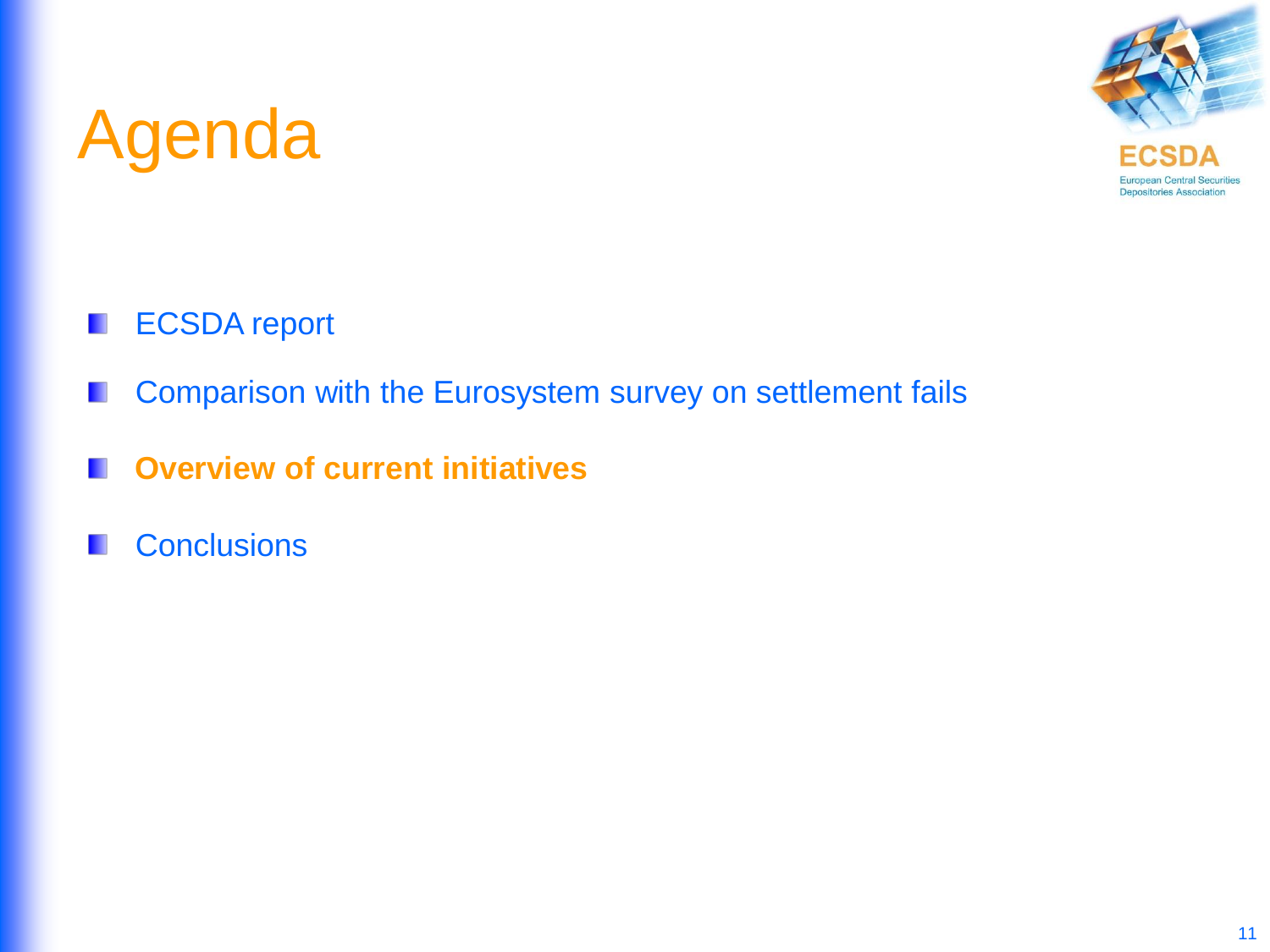# Overview of current initiatives



**Depositories Association** 

#### **T2S**

• AG referred the issue of market discipline (buy-ins, settlement fines) to CESAME2/CESR in May 2010

#### **EU short selling regulation**

• Article 13 of the draft EU short selling regulation foresees mandatory buy-ins and late settlement fines for transactions in equities and sovereign debt

#### **HSC WG**

• 4th subgroup on "*Settlement Failure / Fail Management Process*" carried out a survey on current buy-in practices and is now looking at settlement penalties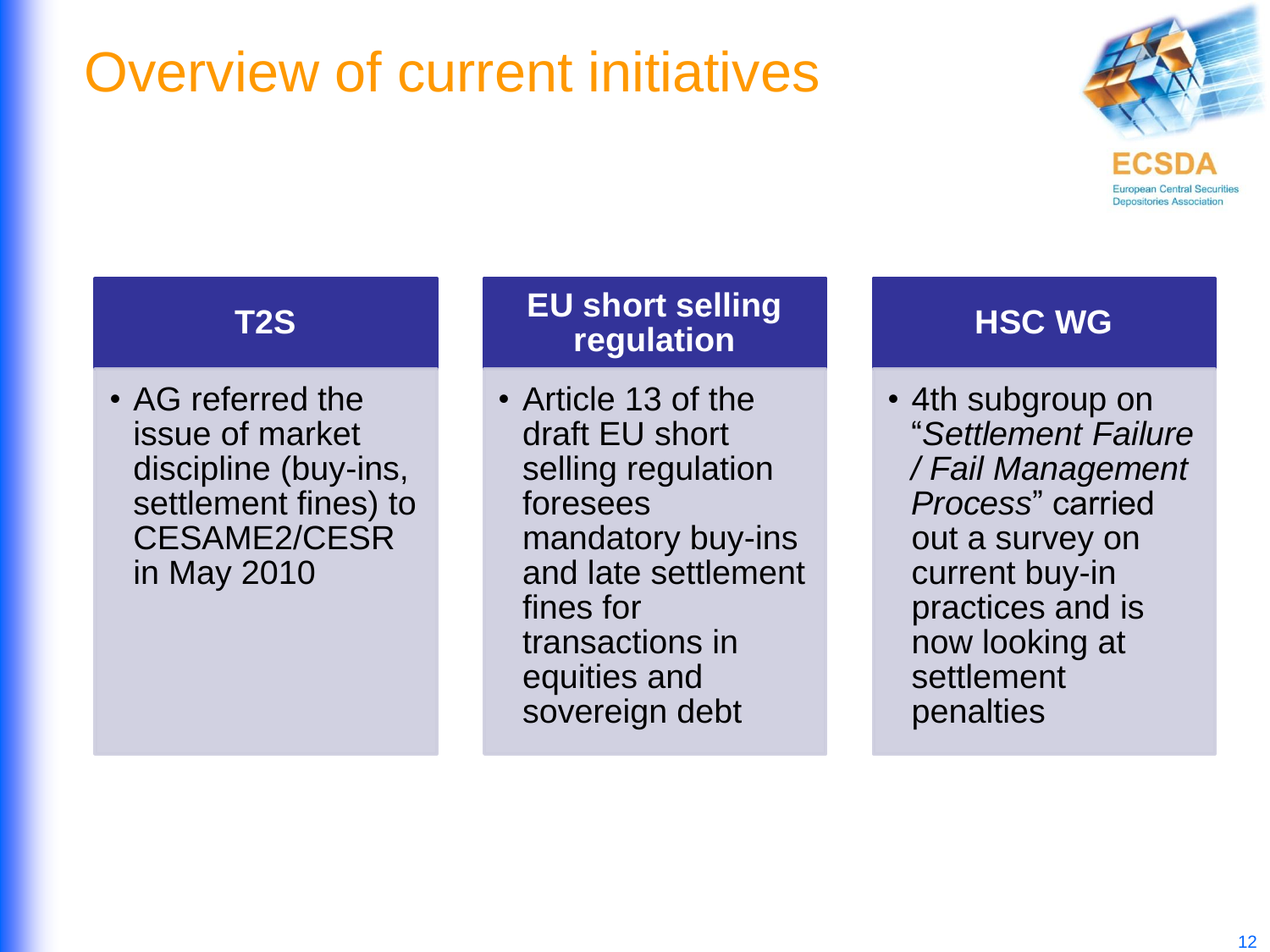

- ECSDA report H
- Comparison with the Eurosystem survey on settlement fails H
- Overview of current initiatives W
- **Conclusions**H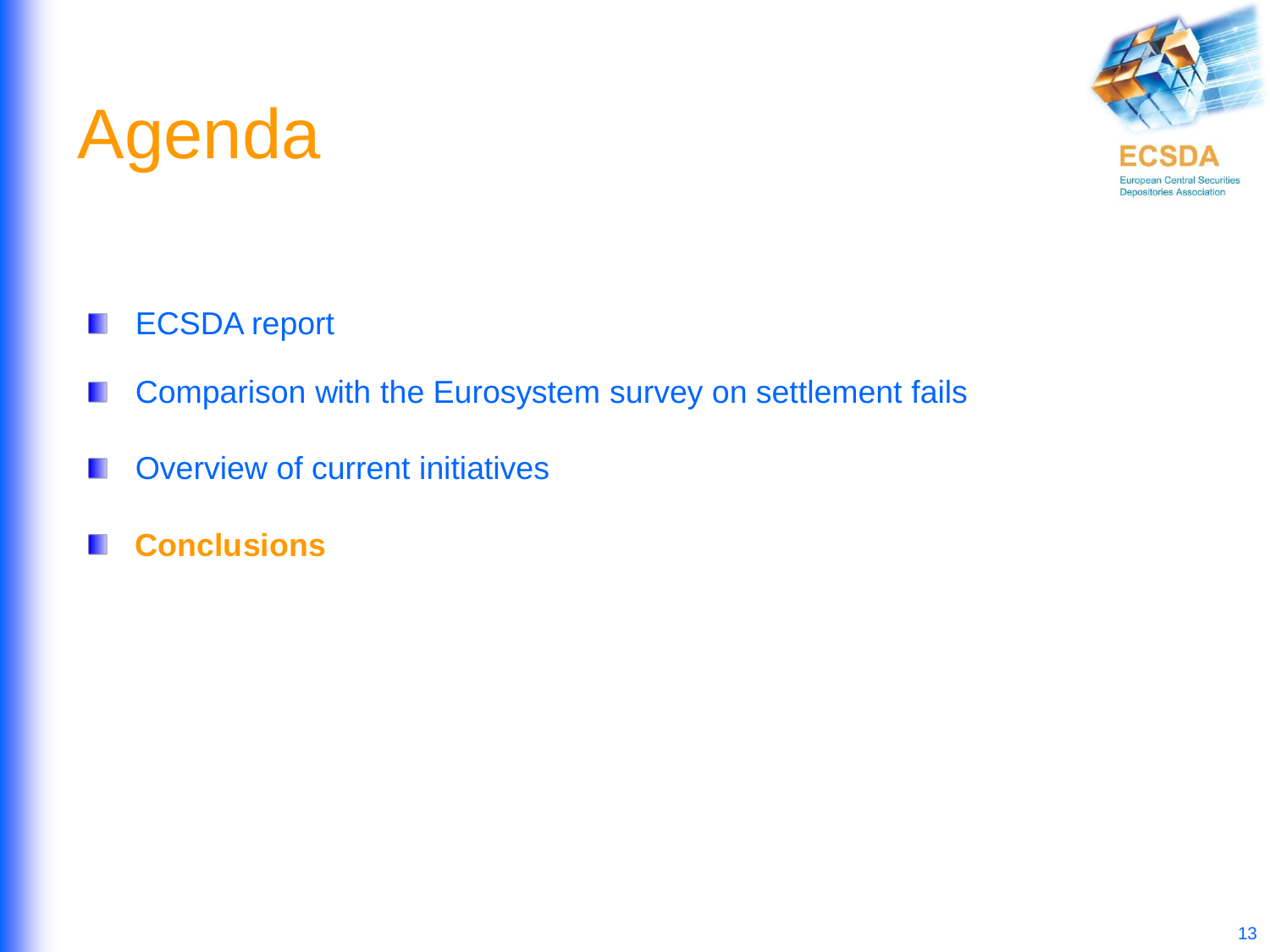### **Conclusions**



- It is generally acknowledged that the **number of settlement fails in European CSDs is low**, partly thanks to the recommendations and best practices already in place.
- **In the short term:** ensure proper implementation of existing measures
- **In the medium term:** harmonisation would be beneficial, especially in areas where divergent measures hamper smooth cross-CSD settlement
- **Harmonisation of settlement discipline would best be addressed in the context of HSC**